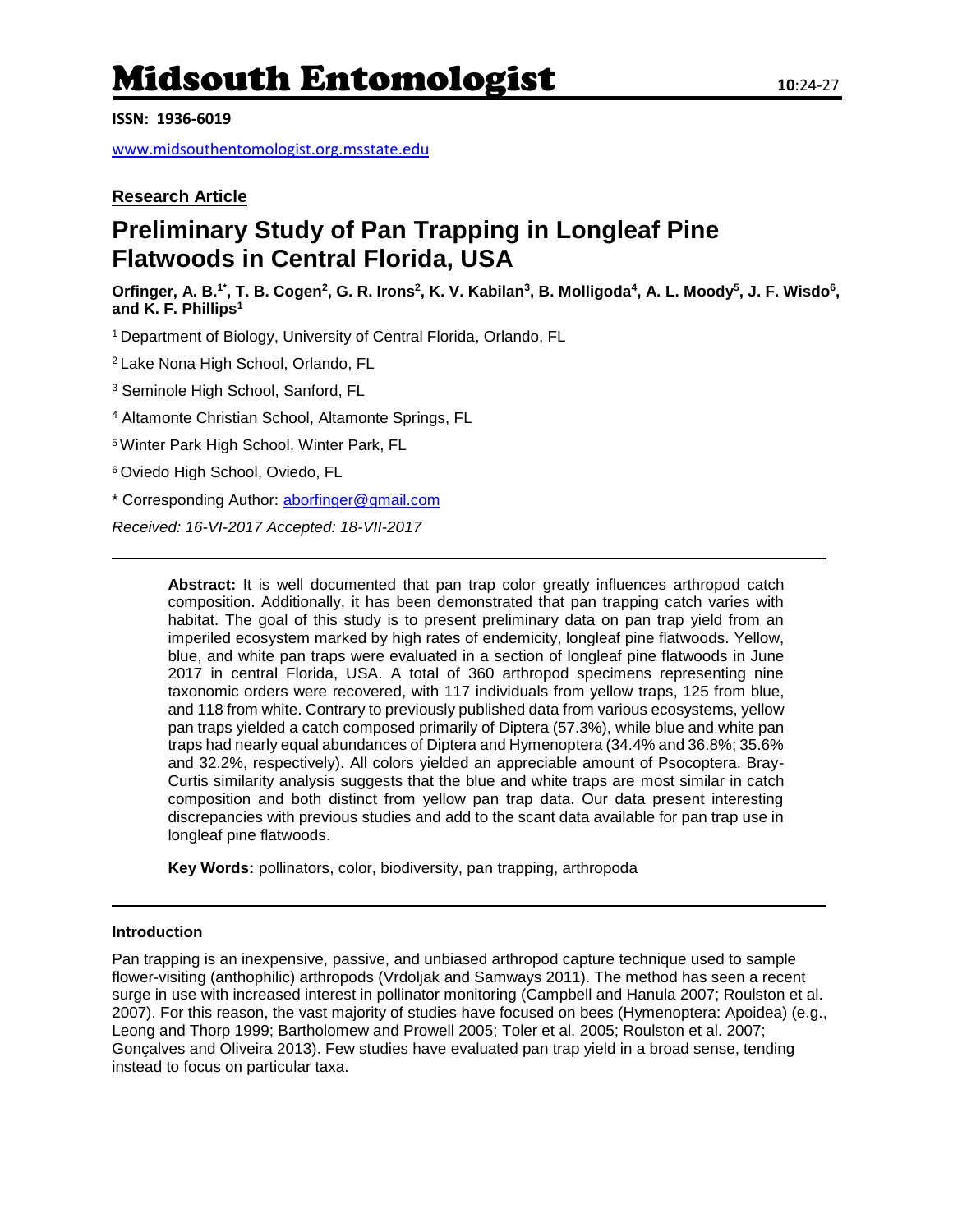In addition, some ecosystems are severely underrepresented in terms of pan trapping data, and it has been demonstrated that pan trap yield varies significantly with habitat type (Saunders and Luck 2013). For example, very little information is available regarding pan trapping in longleaf pine flatwoods, a rare ecosystem marked by high rates of endemicity (Noss et al.1995). This southeastern Coastal Plain ecosystem has seen a decline of 97% from its original range, with less than 1.2 million ha remaining (Outcalt and Sheffield 1996). Noss et al. (1995) ranked longleaf pine forests the third most endangered ecosystem in the United States, making it a priority for biodiversity monitoring. Therefore, the goal of this study is to present preliminary data on pan trap yield and composition from longleaf pine flatwoods.

#### **Materials and Methods**

A 90-meter transect with a haphazardly selected origin was laid in a stretch of semi-managed longleaf pine flatwoods in central Florida, USA (28°36'12.1"N, 81°11'37.3"W). Thirty 17.74 cl (6 oz.) plastic bowls were placed at 3-meter intervals along the transect. Following an established protocol (e.g. see Bartholomew and Prowell 2005), one third of the bowls were painted with Ace Hardware™ brand fluorescent yellow paint, a third with Ace Hardware™ brand fluorescent blue paint, and a third were unpainted and remained white. Traps were placed in an alternating white-blue-yellow pattern and above ground rather than in the ground to avoid incidental pitfall captures. Each trap contained a solution of tap water and unscented Dawn® dish detergent to a depth of approximately 3 cm. Pans were placed at 0630 and recovered at 1500 on 24 June 2017, and replaced with newly mixed soapy solution on 25 June 2017 for a second round of sampling. Weather conditions each day were sunny, humid (≈85%), and warm (24°C to 33°C).

Samples were isolated using a fine-mesh metal sieve and stored in 70% ethanol. Specimens were identified to taxonomic order and deposited in the University of Central Florida Collection of Arthropods (UCFC). To compare taxa caught in different colored pan traps, catch data were pooled by trap color and subjected to cluster analysis using Bray-Curtis dissimilarity. Analysis was performed in the Vegan package (Dixon 2003) of R version 3.3.2 (R Development Core Team 2016).

#### **Results and Discussion**

In total, 360 arthropod individuals were collected: 117 from yellow, 125 from blue, and 118 from white. As expected, Hymenoptera and Diptera comprised the majority of arthropods caught. In terms of colorspecific catch composition, Diptera constituted the bulk of yellow pan traps at 57.3%, followed by Hymenoptera at only 18.8%. In contrast, Diptera and Hymenoptera were approximately equally represented in blue traps (24.4% and 36.8%, respectively) and white traps (35.6% and 32.2%, respectively). A sizable portion of Psocoptera was present in each trap color (17.1%, 26.4%, and 16.9% for yellow, blue, and white, respectively) (Table 1).

| Order            | Yellow    | <b>Blue</b> | White     |
|------------------|-----------|-------------|-----------|
| Hymenoptera      | 22 (18.8) | 46 (36.8)   | 38 (32.2) |
| Diptera          | 67(57.3)  | 43 (34.4)   | 42 (35.6) |
| Coleoptera       | 2(1.7)    | 0(0)        | 2(1.7)    |
| Araneae          | 1(0.8)    | 2(1.6)      | 4(3.4)    |
| Hemiptera        | 3(2.7)    | 0(0)        | 6(5.1)    |
| Psocoptera       | 20(17.1)  | 33(26.4)    | 20 (16.9) |
| Entomobryomorpha | 1(0.8)    | 1(0.8)      | 4(3.4)    |
| Thysanoptera     | 0(0)      | 0(0)        | 2(1.7)    |
| Acari            | 1(0.8)    | 0(0)        | 0(0)      |
| Total            | 117 (100) | 125 (100)   | 118 (100) |

**Table 1.** Number of individuals captured per taxonomic order for each pan trap color with respective percentage (%) in parentheses.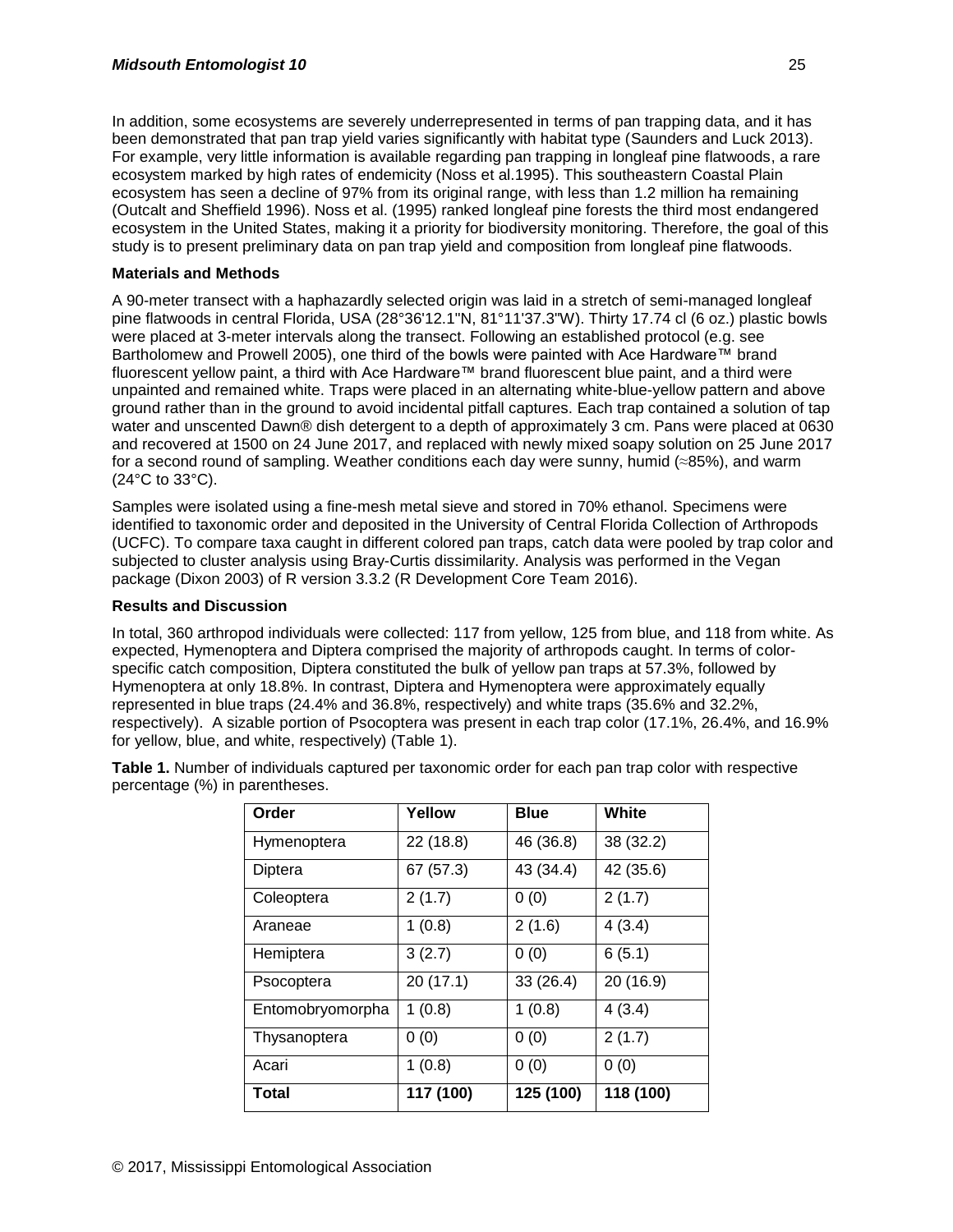Cluster analysis grouped blue and white pan traps together, forming a distinct cluster apart from yellow traps (Fig 1). Blue and white trap catches were 85% similar while yellow was on average only 74% similar to either blue or white. The degree of similarity between trap colors are consistent with previous studies (e.g., Vrdoljak and Samways 2011) but differ in cluster organization. Whereas available data might predict that yellow pan traps would yield predominantly Hymenopteran insects (e.g., Toler et al. 2005), our data demonstrate that yellow pan traps in longleaf pine flatwoods are dominated by Diptera. Likewise, blue and white pan traps are generally thought to target Hymenopteran insects (Campbell and Hanula 2007; Krug and Alves-dos-Santos 2008) while our data suggest generally equal representations of flies and ants, bees, and wasps.



**Figure 1.** Cluster dendrogram based on catch composition of 30 pan traps from central Florida longleaf pine flatwoods, analyzed by pan trap color. Bray-Curtis dissimilarity is shown below each branch.

While preliminary, our data present interesting disparities from previous studies. In addition, the only previous study available in the literature that evaluated pan trap utility in longleaf pine forests was restricted to bees. Given the lack of relevant data from longleaf pine flatwoods and the knowledge that pan trap capture varies significantly between habitats (Saunders and Luck 2013), our broad evaluation of pan trap yield in longleaf pine flatwoods encourages future studies in this imperiled ecosystem.

#### **Acknowledgments**

We wish to thank S.L. Kelly for help with experimental design and execution and the staff of the UCF Arboretum for granting us a site use permit to perform our study. We also wish to thank everyone who made BIOTEC (Biology Integrated Orlando Training and Enrichment Camp) possible, allowing for an excellent hands-on scientific experience for outstanding local high school students.

#### **References**

**Bartholomew, C. S., & Prowell, D. 2005.** Pan compared to malaise trapping for bees (Hymenoptera:

Apoidea) in a longleaf pine savanna. Journal of the Kansas Entomological Society 78(4): 390- 392.

**Campbell, J. W., & Hanula, J. L. 2007.** Efficiency of Malaise traps and colored pan traps for collecting flower visiting insects from three forested ecosystems. Journal of Insect Conservation 11(4): 399- 408.

**Dixon, P. 2003.** VEGAN, a package of R functions for community ecology. Journal of Vegetation Science 14(6): 927-930.